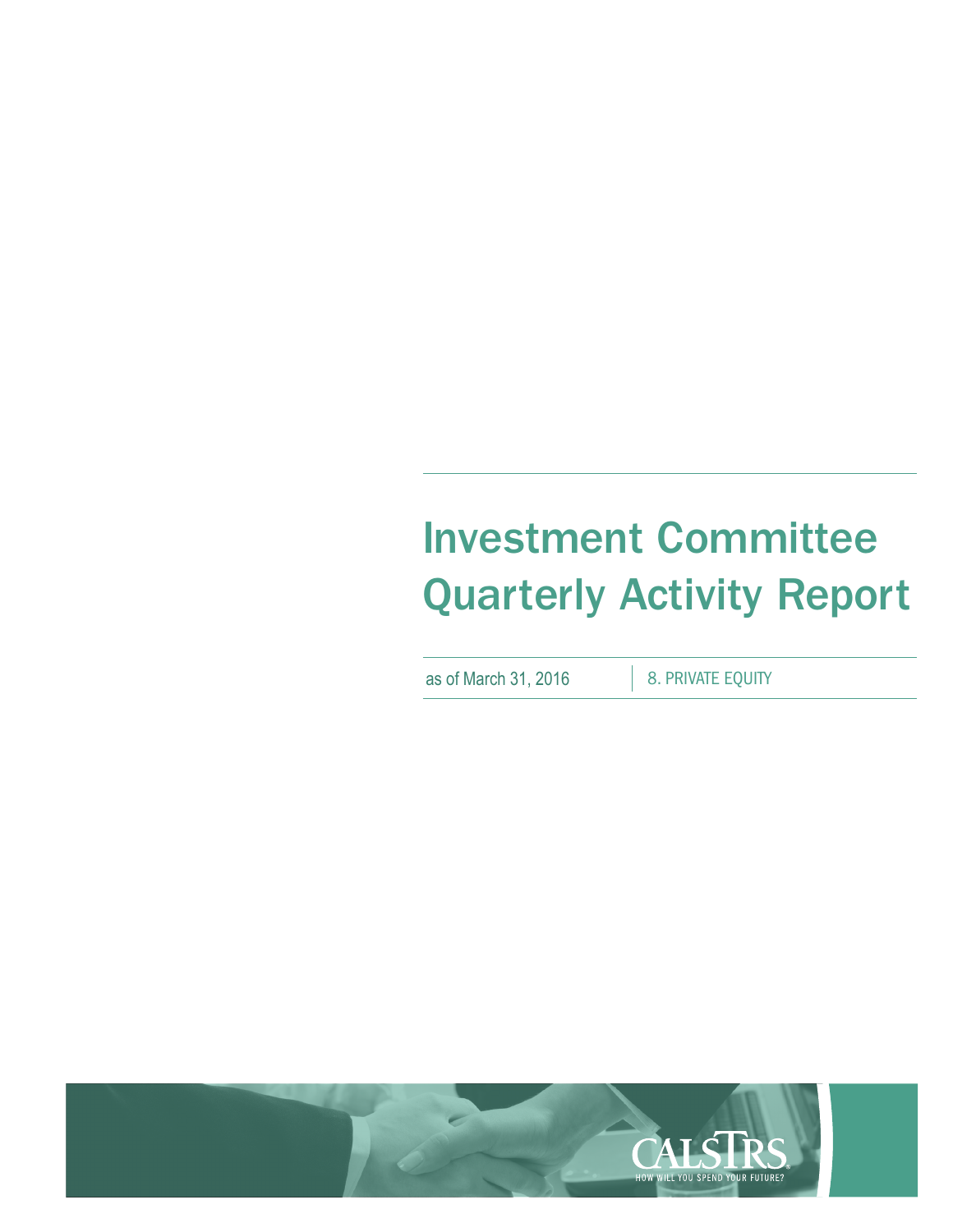### PRIVATE EQUITY PROGRAM SUMMARY

|                      | <b>Market Value +</b> |
|----------------------|-----------------------|
| <b>Market Value*</b> | Unfunded Commitments* |
| (in 000's)           | (in 000's)            |
| \$17,272,023         | \$27,509,865          |

\* Market value is actual as of December 31, 2015, adjusted for cash flows through March 31, 2016.

Table 1 below describes Private Equity's investment activity for the period starting January 1, 2016 through March 31, 2016 and historical information for selected time periods.

#### *Table 1*

#### As of March 31, 2016

|                      | <b>Quarter End</b> |                            |                      |                         |
|----------------------|--------------------|----------------------------|----------------------|-------------------------|
|                      | 3/31/2016          | <b>Fiscal Year To Date</b> | <b>Past One Year</b> | <b>Past Three Years</b> |
| Commitments          | \$670,000,000      | \$2,255,541,932            | \$3,513,134,805      | \$9,716,903,868         |
| Contributions        | \$450,184,998      | \$1,465,687,593            | \$2,056,906,147      | \$6,153,837,873         |
| <b>Distributions</b> | \$872,198,576      | \$4,052,225,910            | \$5,895,629,429      | \$17,926,051,012        |

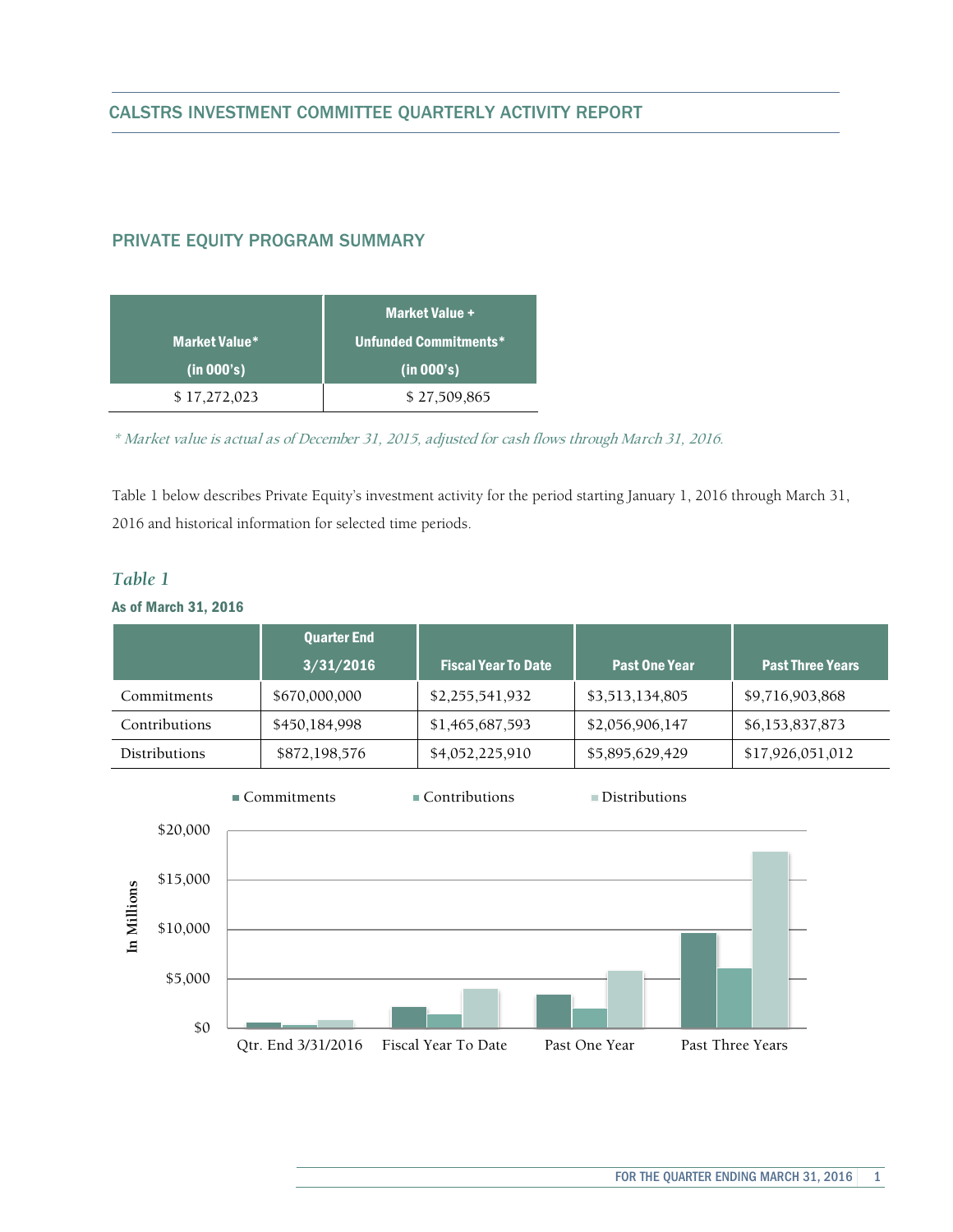#### CALSTRS INVESTMENT COMMITTEE QUARTERLY ACTIVITY REPORT

Figure 1 shows the vintage year diversification of Private Equity Contributions and Unfunded Commitments.

#### *Figure 1*

Private Equity Contributions and Unfunded Commitments by Vintage Year As of December 31, 2015



Figure 2 shows ten years of market value growth for each Private Equity sub-asset class.

#### *Figure 2*



# Based on GP Reported Market Values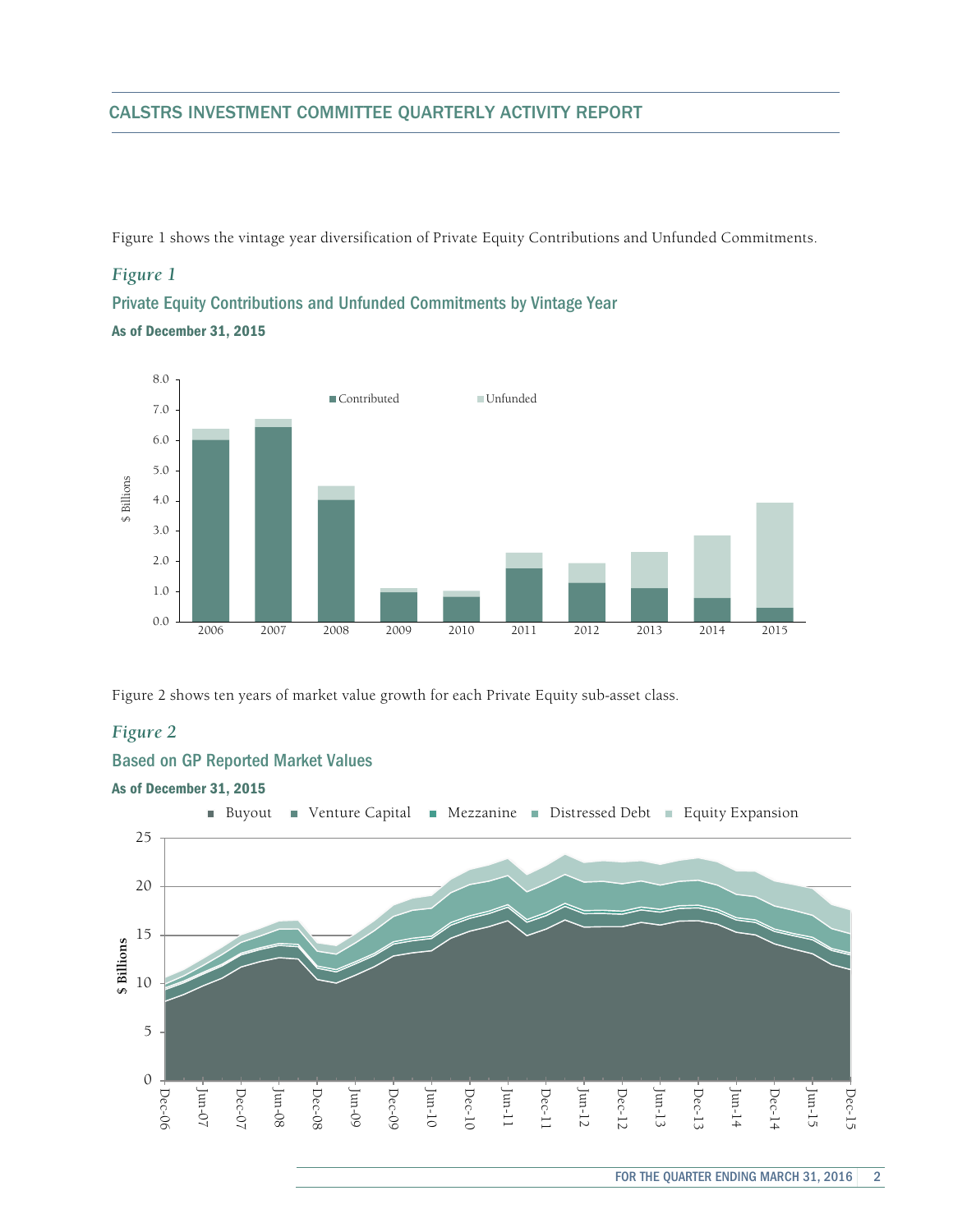#### CALSTRS INVESTMENT COMMITTEE QUARTERLY ACTIVITY REPORT

Figure 3 shows how the Private Equity Investments Portfolio is diversified by sub-asset class. Allocation ranges, targets and actual values are shown.

#### *Figure 3*

Asset Allocation Ranges



#### Cash Adjusted Market Value as of March 31, 2016

Note: In the event of a sub-asset allocation being off target, it is not possible to quickly rebalance a portfolio of private equity funds as may be done to a portfolio of marketable assets. This is due to the illiquidity of the securities and the intermittent availability of appropriate investments. Also, especially with regards to Venture Capital (VC), there is sometimes a longterm shortage of investment opportunities that meet our risk/return requirements that CalSTRS would have access to.

\*Actual amount represents cash adjusted market value plus unfunded commitment.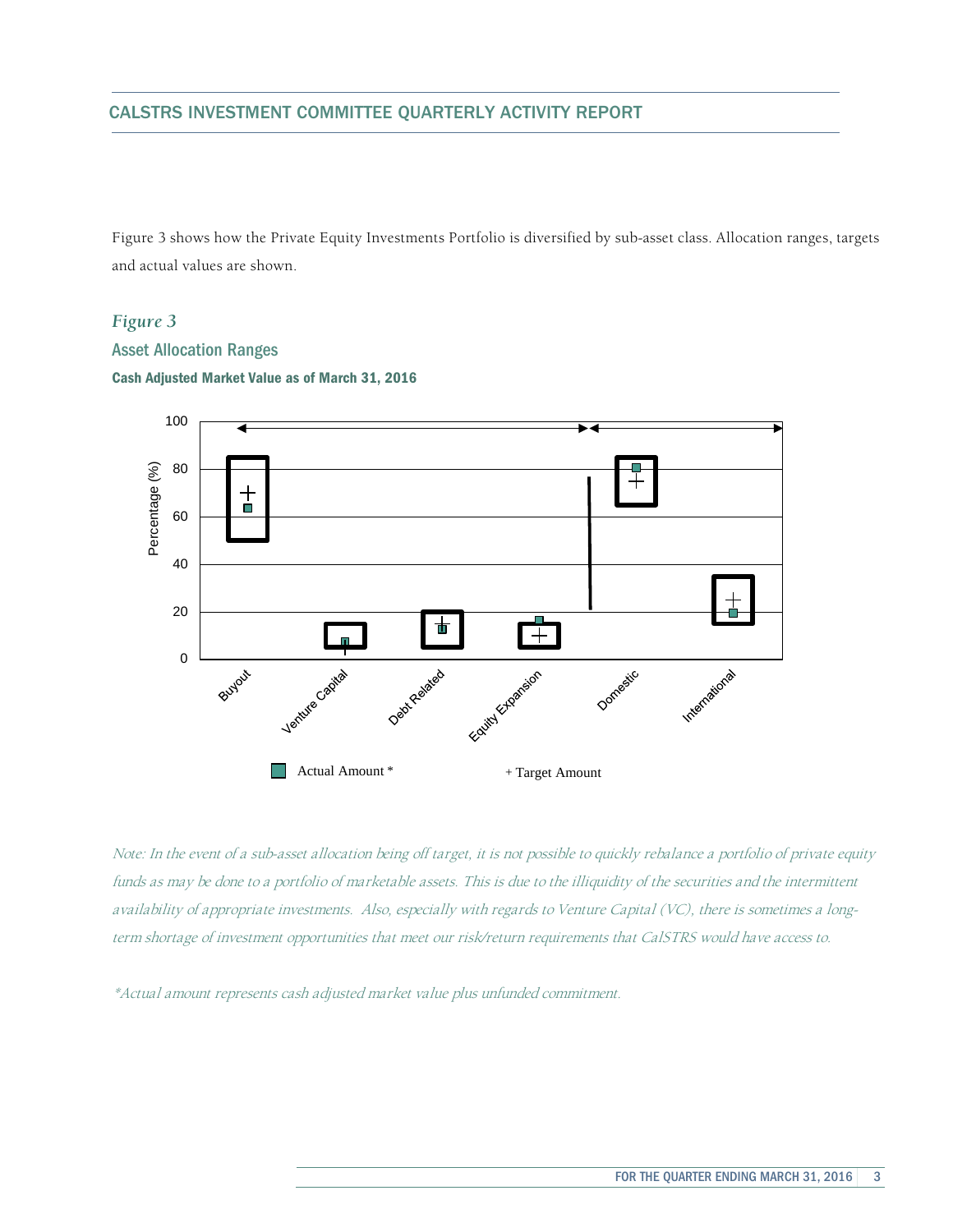The Attribution Analysis below compares the performance of each sub-asset class on an absolute basis. Figure 4 compares the Market Value to Outstanding Commitments by sub-asset class. This data provides the Cash

Flows, Fair Market Value, Gain, IRR, Multiple, and Average Age for each sub-asset class based on market value.

## *Figure 4*

#### Attribution Analysis - Cash Adjusted Market Values

#### as of March 31, 2016 (dollars in thousands)

|                       |                    |                     |                    | <b>Since Inception</b> | Weighted |                   | <b>Since</b>     |                     |
|-----------------------|--------------------|---------------------|--------------------|------------------------|----------|-------------------|------------------|---------------------|
| <b>Private Equity</b> | <b>Capital</b>     | <b>Fair</b>         | <b>Capital</b>     | <b>Total</b>           | Average  | <b>Investment</b> | <b>Inception</b> | <b>Contribution</b> |
| <b>Sub-Category</b>   | <b>Distributed</b> | <b>Market Value</b> | <b>Contributed</b> | Gain/Loss*             | Age      | <b>Multiple</b>   | <b>Net IRR</b>   | to IRR              |
| Total                 | \$48,858,440       | \$17,272,023        | \$42,562,453       | \$23,542,612           | 9.18     | 1.55x             | 12.96%           | 12.96%              |
| Buyout                | \$34,675,329       | \$11,081,503        | \$29,259,678       | \$16,488,400           | 9.60     | 1.56x             | 11.79%           | 9.08%               |
| Venture               | \$3,426,729        | \$1,505,201         | \$3,214,557        | \$1,716,458            | 10.73    | 1.53x             | 16.39%           | 0.94%               |
| Capital               |                    |                     |                    |                        |          |                   |                  |                     |
| Expansion             | \$5,189,395        | \$2,495,720         | \$4,648,071        | \$3,036,656            | 7.93     | 1.65x             | 21.13%           | 1.67%               |
| Capital               |                    |                     |                    |                        |          |                   |                  |                     |
| Distressed Debt       | \$4,585,535        | \$2,002,340         | \$4,688,638        | \$1,888,957            | 6.71     | 1.41x             | 9.21%            | 1.04%               |
| Mezzanine             | \$981,452          | \$187,259           | \$751,508          | \$412,141              | 12.05    | 1.56x             | 13.02%           | 0.23%               |

\* Total Gain = Capital Distributed + Fair Market Value - Capital Contributed - Late Entry Fee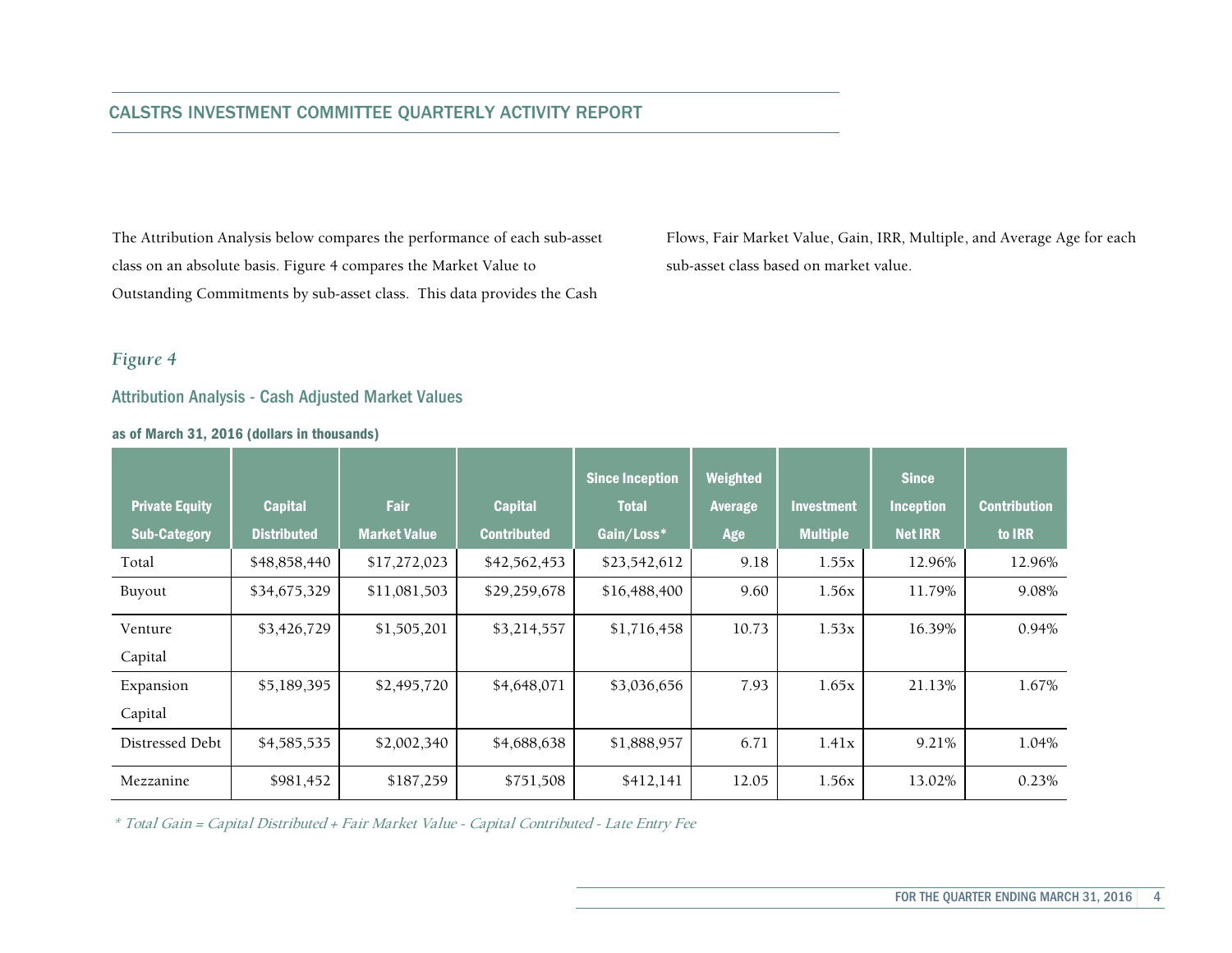# Private Equity Commitments Quarter Ending 3/31/2016

#### *Partnership Investments*

|                                                                                                                                | New/<br><b>Existing</b> |                       |                 | <b>Fund Size</b> | <b>CalSTRS</b><br><b>Commitment</b> | <b>Advisor</b>  |
|--------------------------------------------------------------------------------------------------------------------------------|-------------------------|-----------------------|-----------------|------------------|-------------------------------------|-----------------|
| <b>Investment Name</b>                                                                                                         | <b>Relationship</b>     | <b>Industry Focus</b> | <b>Category</b> | (millions)       | (millions)                          | Recommendation  |
| Ares Corporate Opportunities Fund V, L.P.                                                                                      | Existing                | Large Cap             | Buyout          | \$6,500          | \$300                               | Cambridge       |
| Investment Thesis: Hybrid rescue/distressed situations and growth buyout transactions                                          |                         |                       |                 |                  |                                     |                 |
| Advent International GPE VIII-D Limited                                                                                        | Existing                | Large Cap             | Buyout          | \$12,000         | \$150                               | Altius          |
| Partnership                                                                                                                    |                         |                       |                 |                  |                                     |                 |
| Investment Thesis: Upper middle market and large cap companies located in North America, Europe and opportunistically in Asia. |                         |                       |                 |                  |                                     |                 |
| ACON Equity Partners IV, L.P.                                                                                                  | Existing                | Mid Cap               | Buyout          | \$850            | \$50                                | <b>BAML CAF</b> |
| Investment Thesis: Undermanaged and Value-driven lower middle market companies in the U.S.                                     |                         |                       |                 |                  |                                     |                 |
| GGV Capital VI L.P.                                                                                                            | Existing                | Growth                | Venture Cap     | \$660            | \$45                                | Cambridge       |
| Investment Thesis: U.S. and China venture capital                                                                              |                         |                       |                 |                  |                                     |                 |
| GGV Capital VI Plus L.P.                                                                                                       | Existing                | Growth                | Venture Cap     | \$220            | \$15                                | Cambridge       |
| Investment Thesis: U.S. and China venture capital                                                                              |                         |                       |                 |                  |                                     |                 |